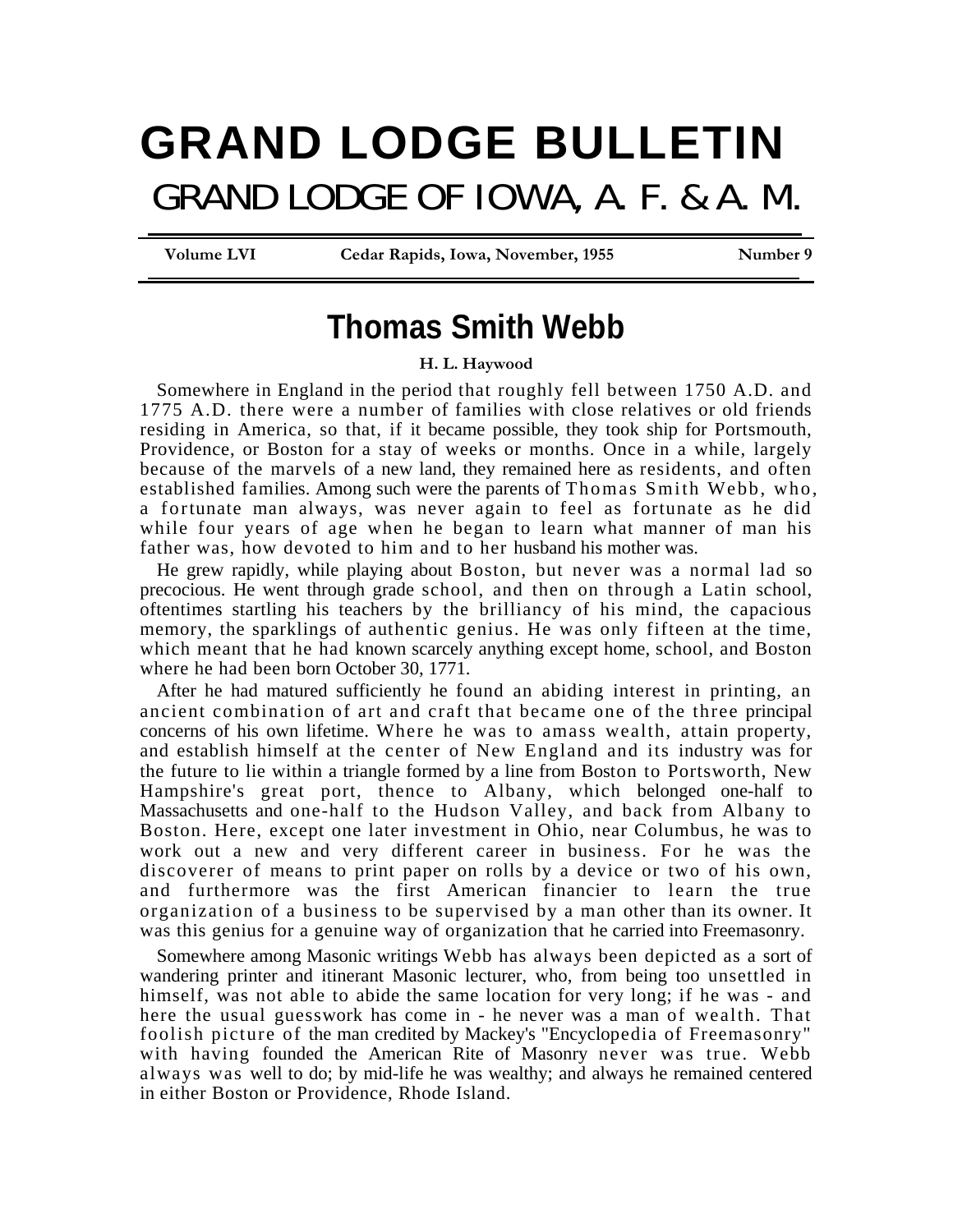Webb was a genius—he reminds one. of another ritualist, Martin Clare, whose brilliance has dazzled the Mother Grand Lodge that had begun in London, in 1717. In reality, he was never in haste; but his whole being always was of an incredible swiftness. He was educated by fifteen, instead of by twenty; he married early (as young men in those days frequently did); he entered Freemasonry when only about nineteen by a special, but legal dispensation. If he passed on in his prime, that, however, contrary to an appearance of headlong haste in his being, was not his impatience with his career, but was owing to a very fast acting food poison. This swiftness within the man was normal, and, let me repeat it, was never haste or restiveness; the fact, I say, must be well understood or Webb cannot be understood, because his career in American Freemasonry was over many states, on a national scale, and always was decisive, prompt, and complete. He set up, or helped to set up, state and national Grand Bodies, some of them at a large distance, but he did so without having to reside in one after another of them.

At the time he was about nineteen Webb was in, or near, Keene, New Hampshire, on some long lasting errand of his own concern, or for his family, which had connections there. A friend of his in Keene, William Todd, was Worshipful Master of Keene's Rising Sun Lodge, and possibly was the first to explain a lodge to one who was destined to understand Freemasonry more utterly and sincerely than any other American. Todd proposed Webb for membership, along with William Blake, another of Webb's New Hampshire friends. By a special dispensation, legal, possibly because Webb was only about nineteen, the two "were pass'd to fellow crafts and raised to the sublime degree," on December 27, 1790. The initiation fee, was f3.6, a sum roughly equivalent to some \$40.00 now.

When Webb left Keene it was after having established some interests of his own there, so that while in Providence, Rhode Island, his most lasting place of residence (it was his business interests, some of them very large, rather than his Masonic engagements, that explains two or three of his removals), he could feel secure in his New Hampshire undertakings from a distance.

While yet in early days, Webb established a business connection, of a somewhat unusual type of printing, in Albany, New York—this was, and to remind the reader, one of the three corners of the triangle of New England finance and industry. If he had already received permission from William Preston to make use of the latter's Standard Monitor in America, he must have done so after careful, written negotiations and permission, because that was his way; it also was his way to obtain Preston's approval of a Standard Monitor for use in New England. For myself, I cannot quote chapter and verse in this connection, but out of a certain familiarity with Webb's own personal career I am sure that the afterwards famous Webb Monitor, published in Albany in 1797, was set and printed by Webb himself, and after he had a clear and definite understanding with William Preston and two others among Webb's English Masonic friends. The Monitor was reissued too often, and revised too much, for any bibliographer to keep track of it. It would appear that after the original 1797 edition Webb privately